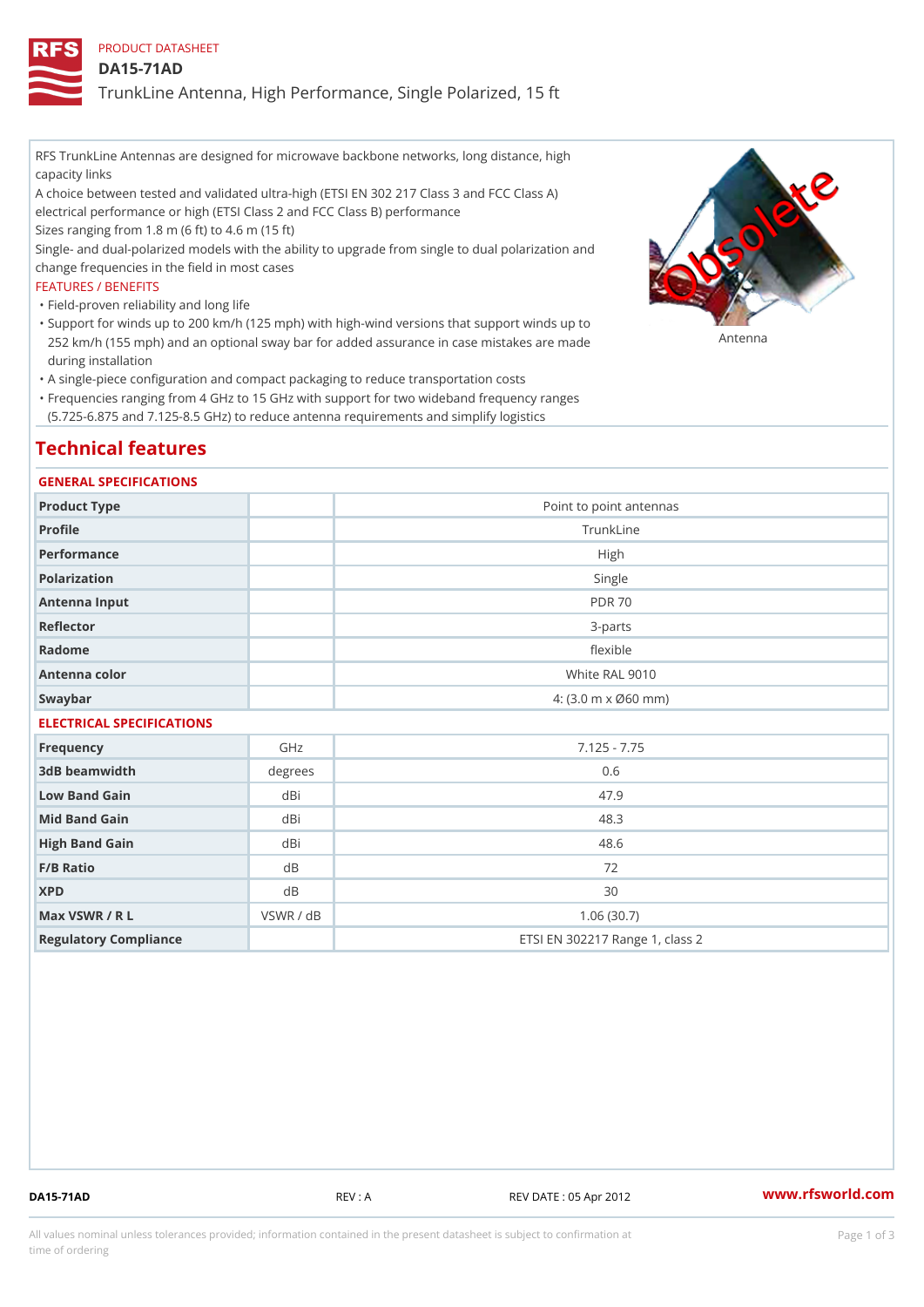### PRODUCT DATASHEET

DA15-71AD

TrunkLine Antenna, High Performance, Single Polarized, 15 ft

| Diameter                          | ft $(m)$     | 15(4.6)                                           |  |  |
|-----------------------------------|--------------|---------------------------------------------------|--|--|
| Elevation Adjustment              | degrees      | ± 5                                               |  |  |
| Azimuth Adjustment                | degrees      | ± 5                                               |  |  |
| Polarization Adjustment           | degree       | ± 5                                               |  |  |
| Mounting Pipe Diameter<br>minimum | $mm$ (in)    | 219(8.6)                                          |  |  |
| Mounting Pipe Diameter<br>maximum | $mm$ (in)    | 219(8.6)                                          |  |  |
| Approximate Weight                | kg (lb)      | 750 (1650)                                        |  |  |
| Survival Windspeed                | $km/h$ (mph) | 200 (125)                                         |  |  |
| Operational Windspeed             | $km/h$ (mph) | 190 (118)                                         |  |  |
| <b>STRUCTURE</b>                  |              |                                                   |  |  |
| Radome Material                   |              | PVC coated fabric                                 |  |  |
| FURTHER ACCESSORIES               |              |                                                   |  |  |
| optional Swaybar                  |              | 0: (not applicable)                               |  |  |
| Further Accessories               |              | SMA-SKO-UNIVERSAL-L : Universal sway bar fixation |  |  |

| Dimension A                               | m m<br>(i n) | 4757 (188)  |
|-------------------------------------------|--------------|-------------|
| Dimension_B                               | m m<br>(i n) | 2360 (93.3) |
| Dimension C                               | m m<br>(i n) | 855 (33.8)  |
| Dim D-<br>$219$ m m $(8.5$ ir $)$ P iip e | m m          | 294 (11.6)  |
| Dimension E                               | m m<br>(i n) | 455 (17.9)  |
| Dimension F                               | m m<br>(i n  | 1690 (66.8) |

DA15-71AD REV : A REV DATE : 05 Apr 2012 [www.](https://www.rfsworld.com)rfsworld.com